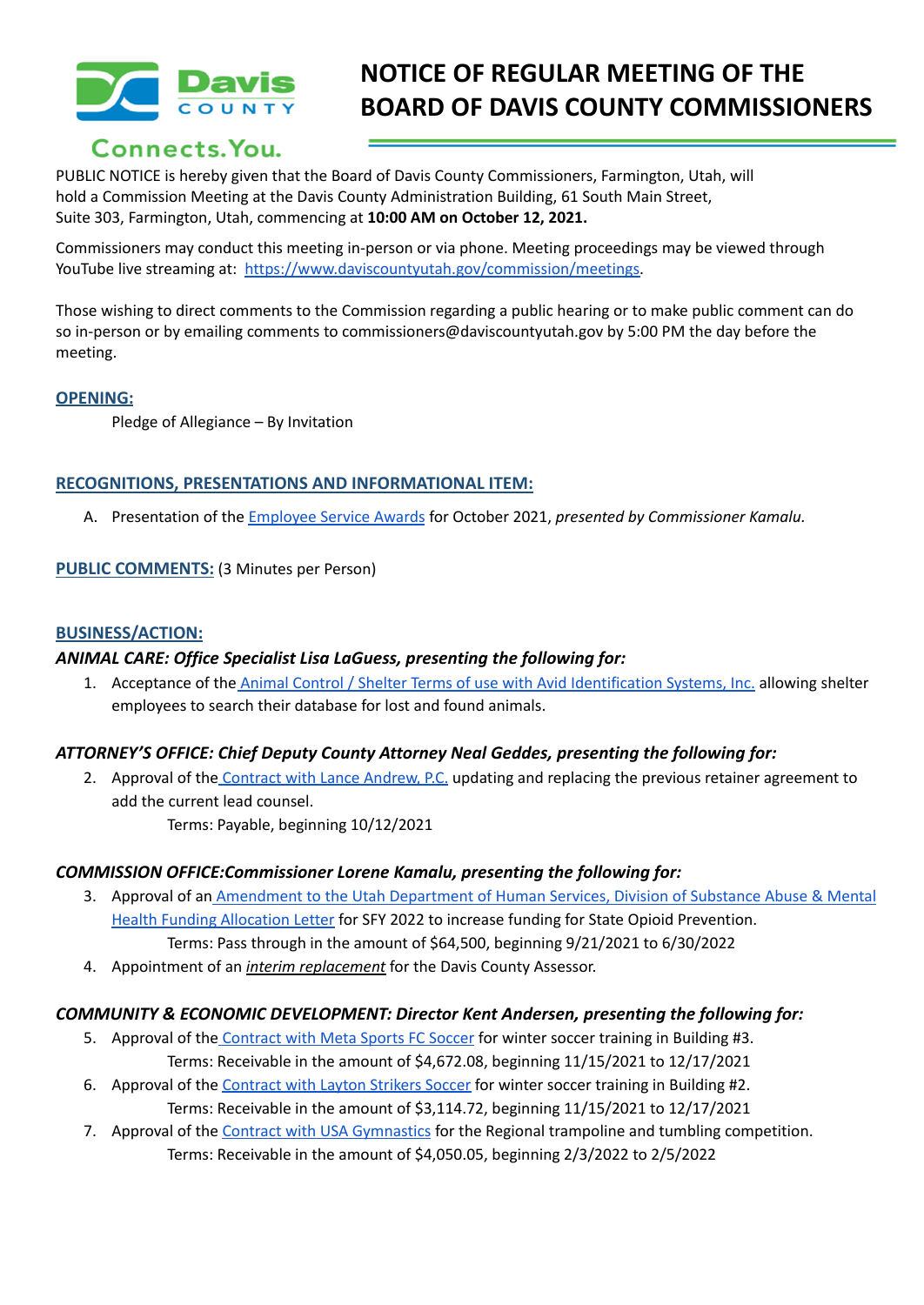- 8. Approval of the Contract [Summary](https://drive.google.com/file/d/162GgwMy7m40n-IfJ6TA-GB40j3-vQgMi/view?usp=sharing) List of low dollar events at the Legacy Events Center. Terms: Receivable in the amount of \$5,541.11, beginning 8/2/2021 to 9/25/2021
- 9. Adoption of the Resolution and approval of the Interlocal Cooperation Transportation Project [Reimbursement](https://drive.google.com/file/d/1aAyAnyEpN2NWwdSfmMbRddi6304RbUdg/view?usp=sharing) [Agreement](https://drive.google.com/file/d/1aAyAnyEpN2NWwdSfmMbRddi6304RbUdg/view?usp=sharing) with Kaysville City to use 3rd Quarter funding for the West Davis Frontage Road. Terms: Payable in the amount of \$4,200,000, beginning 10/12/2021 to 10/12/2023
- 10. Adoption of the Resolution and approval of the Interlocal Cooperation Transportation Project [Reimbursement](https://drive.google.com/file/d/1II4nXy-C5qExbgbhruQSSwXNnOaEjmUD/view?usp=sharing) [Agreement](https://drive.google.com/file/d/1II4nXy-C5qExbgbhruQSSwXNnOaEjmUD/view?usp=sharing) with Clearfield City to expend 3rd quarter dollars for the 500 W extension project.
- Terms: Payable in the amount of \$2,000,000, beginning 10/12/2021 to 10/12/2023 11. Adoption of the Resolution and approval of the Interlocal Cooperation Transportation Project [Reimbursement](https://drive.google.com/file/d/1M61ry-lDRnID7T5mmIJTKydt-6HI0Ns3/view?usp=sharing) [Agreement](https://drive.google.com/file/d/1M61ry-lDRnID7T5mmIJTKydt-6HI0Ns3/view?usp=sharing) with Clearfield City to expend 3rd quarter tax dollars for the Clearfield Station Project. Terms: Payable in the amount of \$1,500,000, beginning 10/12/2021 to 10/12/2023
- 12. Approval of the [Agreement](https://drive.google.com/file/d/1x3dpZkezrbuivYVp_7VgKRlj3bLldy1O/view?usp=sharing) with Americans for the Arts to join a research study that will provide information on the arts industry directly impacting the local and statewide economy.

Terms: Payable in the amount of \$4,500, beginning 10/12/2021 to 1/31/2023

13. Approval of the Updated Non-state [\(entitlement\)](https://drive.google.com/file/d/1r8y5WCLrfyBZgXGdGPQQd17mrtdKYvrx/view?usp=sharing) Certification with the U.S. Department of Housing and Urban [Development](https://drive.google.com/file/d/1r8y5WCLrfyBZgXGdGPQQd17mrtdKYvrx/view?usp=sharing) (HUD) for Affirmatively Further Fair Housing (AFFH), Uniform Relocation Act (URA), and Section 3 when it applies to contracting.

Terms: Beginning 7/1/2021 to 6/30/2022

14. Approval of the Tourism Fund Pledge [Agreement](https://drive.google.com/file/d/1rrZukyNbPJ2QE-qhdjXpnTJFwdFIeiQo/view?usp=sharing) with the Utah Botanical Center for sponsorship of the 2021 Davis County 4-H Livestock event.

Terms: Payable in the amount of \$10,000, beginning 10/12/2021 to 10/31/2021

- 15. Adoption of the Resolution and approval of the Interlocal [Cooperation](https://drive.google.com/file/d/1viE84RfSJBgSI19NGOCtL2yxLzR1D1VW/view?usp=sharing) Agreement with Centerville City for Community Development Block Grant (CDBG) funding for the ADA Ramp Project. Terms: Payable in the amount of \$75,000 beginning 7/1/2021 to 6/30/2022
- 16. Approval of the Contract with Black Diamond [Gymnastics](https://drive.google.com/file/d/1qEeJXwdlaebo-Akd2vH8hpk7a9IEIcfG/view?usp=sharing) and Sports Center for the Best of the West Gymnastics Meet.

Terms: Receivable in the amount of \$5,129.40, beginning 1/5/2022 to 1/8/2022

- 17. Approval of the Summary List of RV Rental agreements (23) with the Legacy Events Center. Terms: Receivable in the amount of \$5,929.98, beginning 8/26/2021 to 9/20/2021
- 18. Approval of the Summary List of RV Rental agreements (12) with the Legacy Events Center. Terms: Receivable in the amount of \$2,698.60, beginning 9/16/2021 to 10/3/2021
- 19. Ratification of [Amendment](https://drive.google.com/file/d/1e1lIji20cUTY4cJJQhvsNepjxEh0xpBA/view?usp=sharing) to the Real Estate Purchase Contract with IGOG L.L.C., a Utah limited liability company for land.

### *FACILITIES: Director Lane Rose, presenting the following for:*

20. Approval of the Contract with Landmark [Companies,](https://drive.google.com/file/d/1tbdOvFht7O7gbWWBX6N9HKAx9Ak-fkMG/view?usp=sharing) Inc. to demolish and replace concrete at the Davis County Layton branch library.

Terms: Payable in the amount of \$16,880, beginning 10/13/2021 to 12/31/2021

### *HEALTH: Director Brian Hatch, presenting the following for:*

21. Approval of an [Amendment](https://drive.google.com/file/d/1Z5ePbyly6R4se5mgieuJDlNeBIvxFS6S/view?usp=sharing) to the EPICC Contract with the Utah Department of Health replacing Attachment A and increasing funding in federal funds.

Terms: Receivable in an increased amount of \$94,886.46, beginning 09/30/2021 to 9/29/2022

22. Approval of an [Amendment](https://drive.google.com/file/d/1QWz66fPhi_H2jKe0fBcKKf-4pzUsXphE/view?usp=sharing) to the Tobacco Contract with the Utah Department of Health updating the SMART objective in Section IV Services.

Terms: Beginning 7/1/2021 to 6/30/2022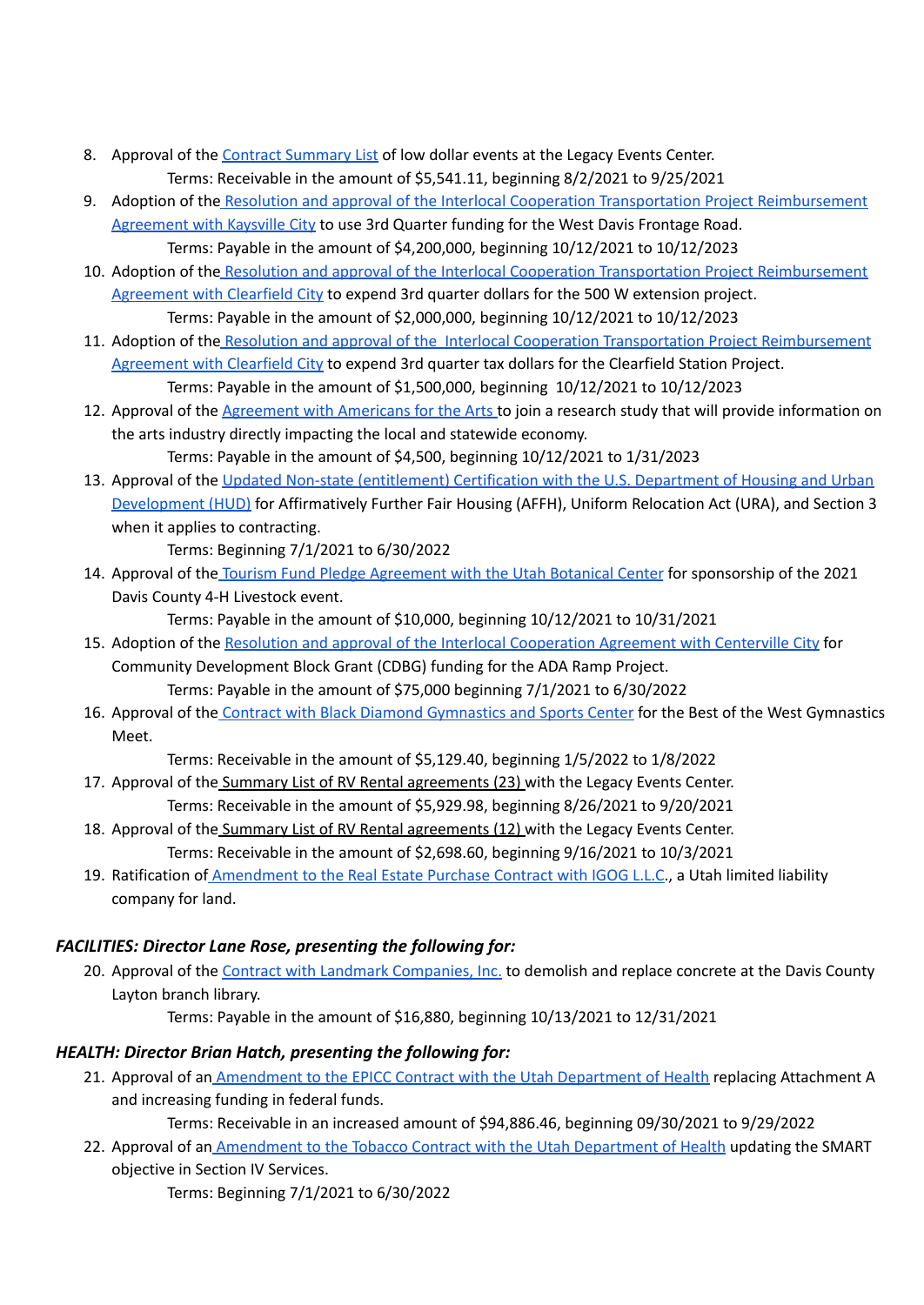- 23. Approval of the Memo of Agreement with the Utah [Department](https://drive.google.com/file/d/1E9po1JpXJGgbBvt_sF5DFFN3gvX61bdq/view?usp=sharing) of Health to provide COVID-19 rapid testing. Terms: Beginning 9/1/2021 to 7/31/2023
- 24. Approval of an [Amendment](https://drive.google.com/file/d/1uBLGaBLcu27OTXEF9uZcttPaoTudKqg4/view?usp=sharing) to the Maternal and Child Health (MCH) Contract with the Utah Department of [Health](https://drive.google.com/file/d/1uBLGaBLcu27OTXEF9uZcttPaoTudKqg4/view?usp=sharing) to add 1st quarter funding/FY 2022.

Terms: Receivable in the amount of \$23,807, beginning 10/1/2021 to 9/30/2022

- 25. Appointment of Rebecca "Becky" Kapp to the Davis County Senior Services [Advisory](https://drive.google.com/file/d/1kXZ5-yfYPo1zGjgbLinQaKb8gUTZ6IjX/view?usp=sharing) Board. Terms: 10/12/2021 to 10/12/2024
- 26. Approval of an [Amendment](https://drive.google.com/file/d/1J9T4IV4F65P0k6sWaZEt8tVc1U6gMXuB/view?usp=sharing) to the Contract with Midtown Community Health Center modifying certain terms and/or provisions of the lease.

Terms: Beginning 9/15/2021

### *HUMAN RESOURCES: Director Chris Bone, presenting the following for:*

27. Approval of the [Contract](https://drive.google.com/file/d/1LJFH8UJOrbxtSuOqtfsSPuuj7GwPYPWT/view?usp=sharing) with Charity Shreve for Indigent Defense Legal Services.

Terms: Payable in the amounts of \$15,000 (remainder of 2021), and \$90,000 per year with a 3% increase for the duration of the term, beginning 11/1/2021 to 12/31/2024

- 28. Approval of the [Contract](https://drive.google.com/file/d/13dPXCDACMj4U76UBFj_5PTuWGZ479kDX/view?usp=sharing) with Shawn Condie for Indigent Defense Legal Services. Terms: Payable in the amounts of \$13,666.68 (remainder of 2021), and \$82,000 per year with a 3% increase for the duration of the term, beginning 11/1/2021 to 12/31/2024
- 29. Approval of the [Contract](https://drive.google.com/file/d/1Fxp8B_ZKri_sR31hKH6w7-BWXotWK9Ft/view?usp=sharing) with Shawn Smith for Indigent Defense Legal Services. Terms: Payable in the amounts of \$13,833.34 (remainder of 2021), and \$83,000 per year with a 3%
- increase for the duration of the term, beginning 11/1/2021 to 12/31/2024
- 30. Approval of the Contract with Jason [Widdison](https://drive.google.com/file/d/14hfPK1wUGrmSgre3u-uXEW4-RrItyLKu/view?usp=sharing) for Indigent Defense Legal Services.

Terms: Payable in the amounts of \$14,000 (remainder of 2021), and \$84,000 per year with a 3% increase for the duration of the term

### *LIBRARY: Director Josh Johnson, presenting the following for:*

31. Ratification of the [Contract](https://drive.google.com/file/d/1vgzXzcnmBi5DYrpED7497ZI0rbN6jxoN/view?usp=sharing) with the Utah State Library Division for a Library Lending Grant based on the amount of materials loaned to other libraries.

Terms: Receivable in the amount of \$16,710.27, beginning 7/1/2021 to 6/30/2022

### *SHERIFF'S OFFICE: Chief Deputy Arnold Butcher, presenting the following for:*

32. Approval of the Grant [application](https://drive.google.com/file/d/1panjJq_lvCMTaAF25k6Aeykt1wrgN1nt/view?usp=sharing) for DUI enforcement equipment.

Terms: Receivable in the amount of \$20,155, beginning 7/1/2021 to 6/30/2022

- 33. Approval of the Training Reimbursement Agreement with Dallin McKay Johnson. Terms: Receivable in the amount of \$16,822, beginning 10/12/2021 to 10/12/2023
- 34. Approval of the Cooperative Law Enforcement Agreement with the USDA Forest Service, [Uinta-Wasatch-Cache](https://drive.google.com/file/d/1gX71ADuNhb8iOgsR0SPWZPvMTu6TKmF_/view?usp=sharing) [National](https://drive.google.com/file/d/1gX71ADuNhb8iOgsR0SPWZPvMTu6TKmF_/view?usp=sharing) Forest to perform law enforcement services for the Weber Basin Job Corps Civilian Conservation Center.

Terms: Beginning 10/12/2021 to 10/12/2022

35. Ratification of the Utah [Commission](https://drive.google.com/file/d/1jgK5SMMjAVmAu7xZ-XkowTte4MPUtNky/view?usp=sharing) on Criminal & Juvenile Justice JAG grant application for equipment. Terms: Receivable in the amount of \$3,982, beginning 11/1/2021 to 3/31/2022